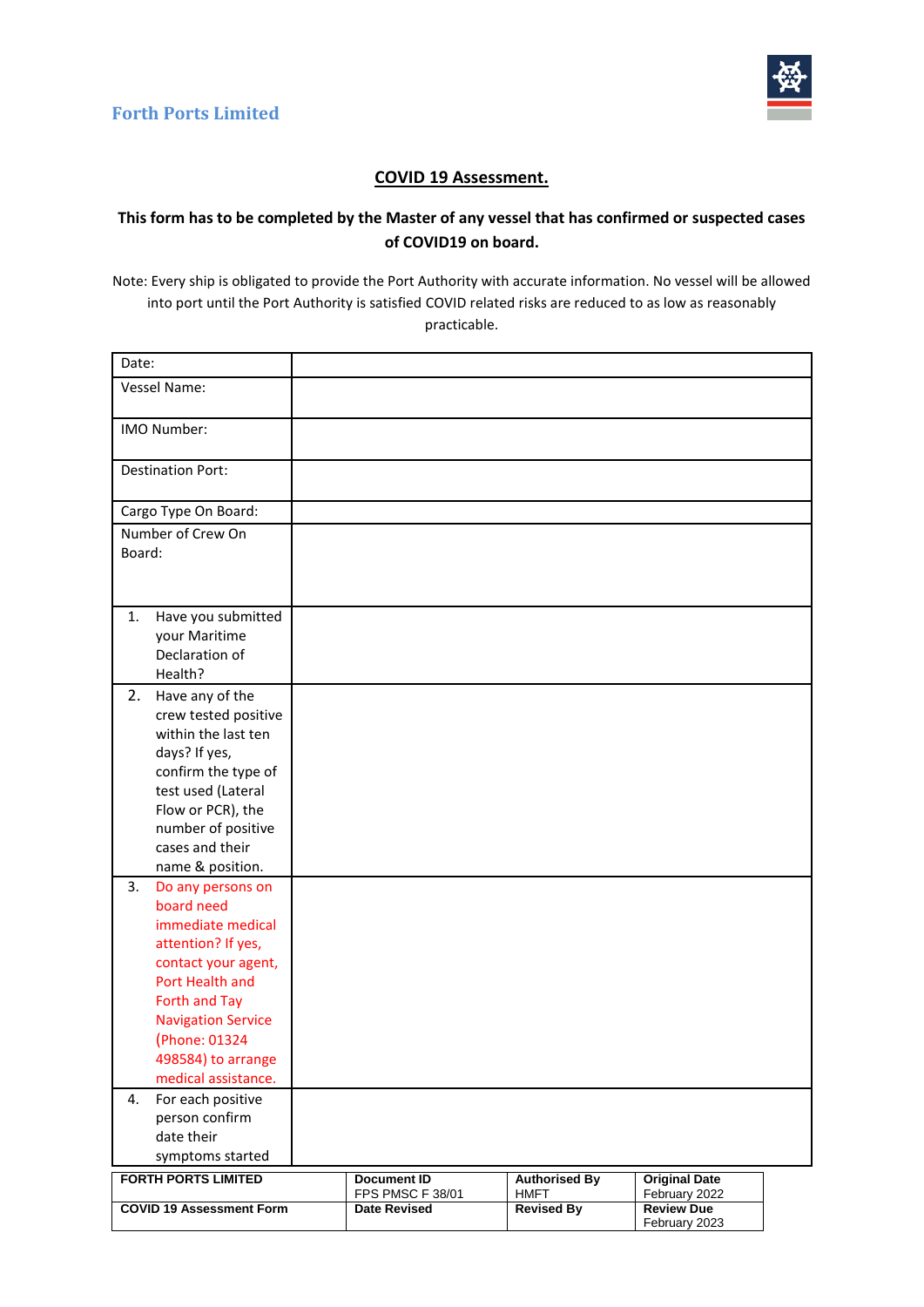

# **Forth Ports Limited**

| and date of positive<br>test.                                                                                                                                                                                                                                                                                                                                                                                                                                                         |                                                                                                                                                                                                                                                                                                                                                                                                                                        |                      |                      |  |  |
|---------------------------------------------------------------------------------------------------------------------------------------------------------------------------------------------------------------------------------------------------------------------------------------------------------------------------------------------------------------------------------------------------------------------------------------------------------------------------------------|----------------------------------------------------------------------------------------------------------------------------------------------------------------------------------------------------------------------------------------------------------------------------------------------------------------------------------------------------------------------------------------------------------------------------------------|----------------------|----------------------|--|--|
| 5.<br>Are positive<br>persons self-<br>isolating? If yes,<br>when did each<br>person start<br>isolating?                                                                                                                                                                                                                                                                                                                                                                              |                                                                                                                                                                                                                                                                                                                                                                                                                                        |                      |                      |  |  |
| Social Distancing;<br>vessel.                                                                                                                                                                                                                                                                                                                                                                                                                                                         | World Health Organisation (WHO) advises to stay at least one metre away from others to avoid coronavirus<br>transmission. However there is evidence indicating that there is a substantial difference in the risk of<br>exposure between maintaining a two metre distance as opposed to a one metre distance. Forth Ports<br>advises a two metre social distancing rule is applied when the virus is confirmed or suspected on board a |                      |                      |  |  |
| Are all crew social<br>6.<br>distancing?                                                                                                                                                                                                                                                                                                                                                                                                                                              |                                                                                                                                                                                                                                                                                                                                                                                                                                        |                      |                      |  |  |
| If there are any cases of COVID on board the vessel everyone must ensure they are disinfecting all touch<br>points immediately after use, maintaining social distancing where possible, wearing face masks when in<br>communal areas and taking daily lateral flow tests.                                                                                                                                                                                                             |                                                                                                                                                                                                                                                                                                                                                                                                                                        |                      |                      |  |  |
| Close contact is considered in Scotland as;<br>Shipboard/Household contact: those who have shared the same common living/operational space or have<br>spent a significant amount of time in the living/operational space without social distancing or PPE.<br>Direct contact: close contact outside the house without PPE, of within one metre of positive case.<br>Proximity contact: close contact without PPE for more than 15 minutes between 1 and 2 metres of positive<br>case. |                                                                                                                                                                                                                                                                                                                                                                                                                                        |                      |                      |  |  |
| How many persons<br>7.<br>have been<br>identified as a close<br>contact? Confirm<br>name & position.                                                                                                                                                                                                                                                                                                                                                                                  |                                                                                                                                                                                                                                                                                                                                                                                                                                        |                      |                      |  |  |
| Confirm if close<br>8.<br>contacts are<br>isolating. If yes,<br>confirm the date<br>isolation started for<br>each person.                                                                                                                                                                                                                                                                                                                                                             |                                                                                                                                                                                                                                                                                                                                                                                                                                        |                      |                      |  |  |
| On Board Bubbles;                                                                                                                                                                                                                                                                                                                                                                                                                                                                     |                                                                                                                                                                                                                                                                                                                                                                                                                                        |                      |                      |  |  |
| An on board bubble is a support network that links a group of contacts or persons with the same virus<br>status.                                                                                                                                                                                                                                                                                                                                                                      |                                                                                                                                                                                                                                                                                                                                                                                                                                        |                      |                      |  |  |
| <b>FORTH PORTS LIMITED</b>                                                                                                                                                                                                                                                                                                                                                                                                                                                            | <b>Document ID</b>                                                                                                                                                                                                                                                                                                                                                                                                                     | <b>Authorised By</b> | <b>Original Date</b> |  |  |

| <b>FORTH PORTS LIMITED</b>      | Document ID         | <b>Authorised By</b> | <b>Original Date</b>               |
|---------------------------------|---------------------|----------------------|------------------------------------|
|                                 | FPS PMSC F 38/01    | HMFT                 | February 2022                      |
| <b>COVID 19 Assessment Form</b> | <b>Date Revised</b> | <b>Revised By</b>    | <b>Review Due</b><br>February 2023 |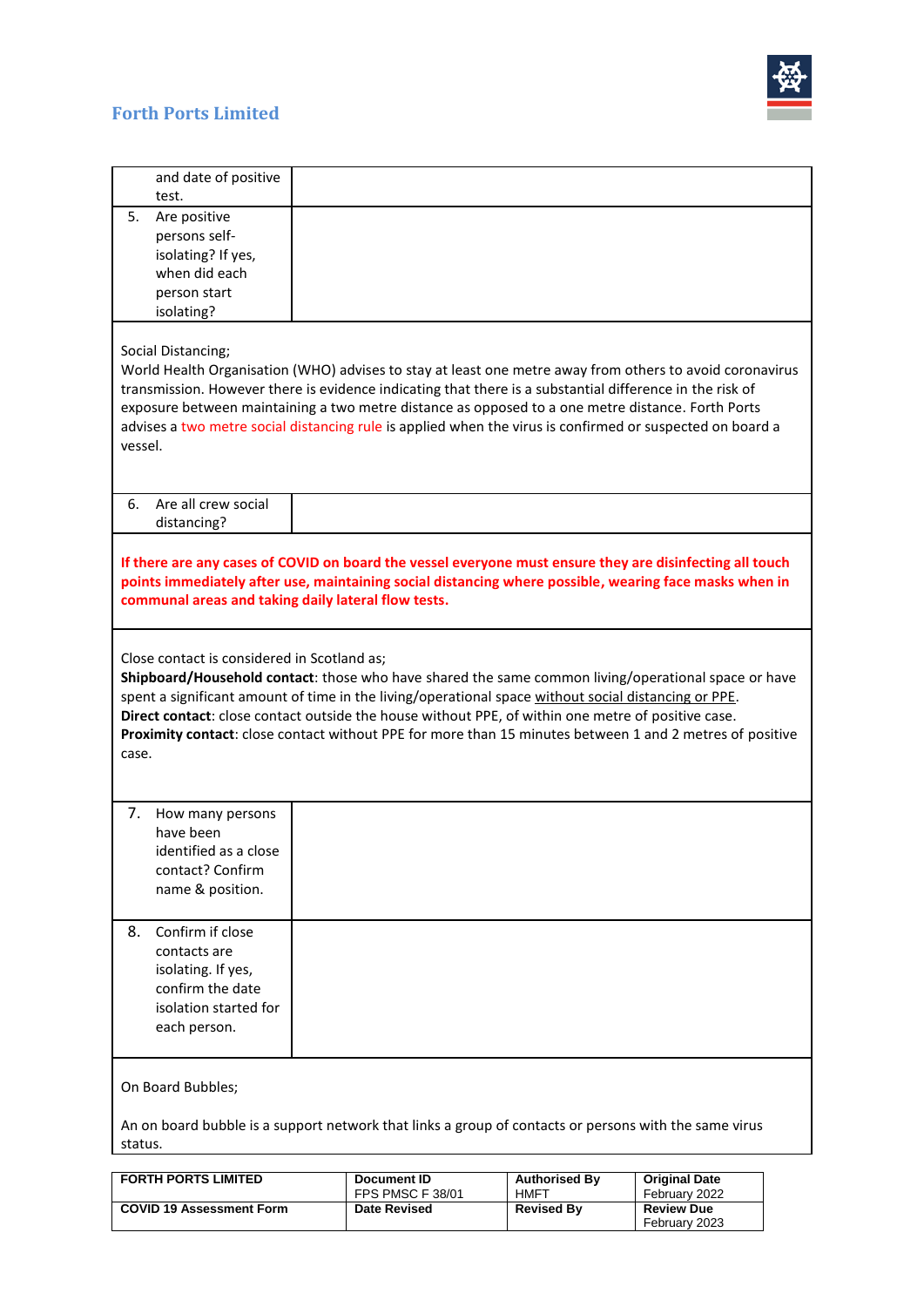### **Forth Ports Limited**



You can only form an on board bubble if each person shares the same COVID status (i.e all positive in the one space or all negative). Not everyone can form a support bubble. For example if the entire bridge team test negative and have no symptoms but have been identified as close contacts, they may form a bubble to operate on the bridge to keep watch but must not come into close contact with anyone else out with their bubble.

Once you're in an on board bubble, you can think of yourself as being in one 'household'.

Maintaining social distancing and taking other precautions such as washing hands and opening windows to let fresh air in will help reduce the spread of coronavirus even if you are in a bubble.

| 9.<br>Are there any On<br><b>Board Bubbles? If</b><br>so please provide<br>details of persons in<br>bubbles and the<br>operational areas<br>they can work in<br>together.    |                                                               |                                                          |                                                            |  |
|------------------------------------------------------------------------------------------------------------------------------------------------------------------------------|---------------------------------------------------------------|----------------------------------------------------------|------------------------------------------------------------|--|
| 10. What are the<br>Minimum Manning<br>Levels stated on the<br>vessels Safe<br>Manning<br>Certificate?                                                                       |                                                               |                                                          |                                                            |  |
| 11. Consider<br>persons isolating<br>and any On Board<br>Bubbles. Can the<br>vessel stay<br>operational as per<br>Safe Manning<br>Certificate?                               |                                                               |                                                          |                                                            |  |
| 12. Does the vessel<br>have sufficient<br>COVID tests on<br>board? If not,<br>contact your agent<br>to arrange tests to<br>be delivered.                                     |                                                               |                                                          |                                                            |  |
| 13. Confirm name<br>and position of<br>members of the<br><b>Bridge Team</b><br>whom are testing<br>negative, have<br><b>NOT been</b><br>identified as a<br>close contact and |                                                               |                                                          |                                                            |  |
| <b>FORTH PORTS LIMITED</b><br><b>COVID 19 Assessment Form</b>                                                                                                                | <b>Document ID</b><br>FPS PMSC F 38/01<br><b>Date Revised</b> | <b>Authorised By</b><br><b>HMFT</b><br><b>Revised By</b> | <b>Original Date</b><br>February 2022<br><b>Review Due</b> |  |
|                                                                                                                                                                              |                                                               |                                                          | February 2023                                              |  |